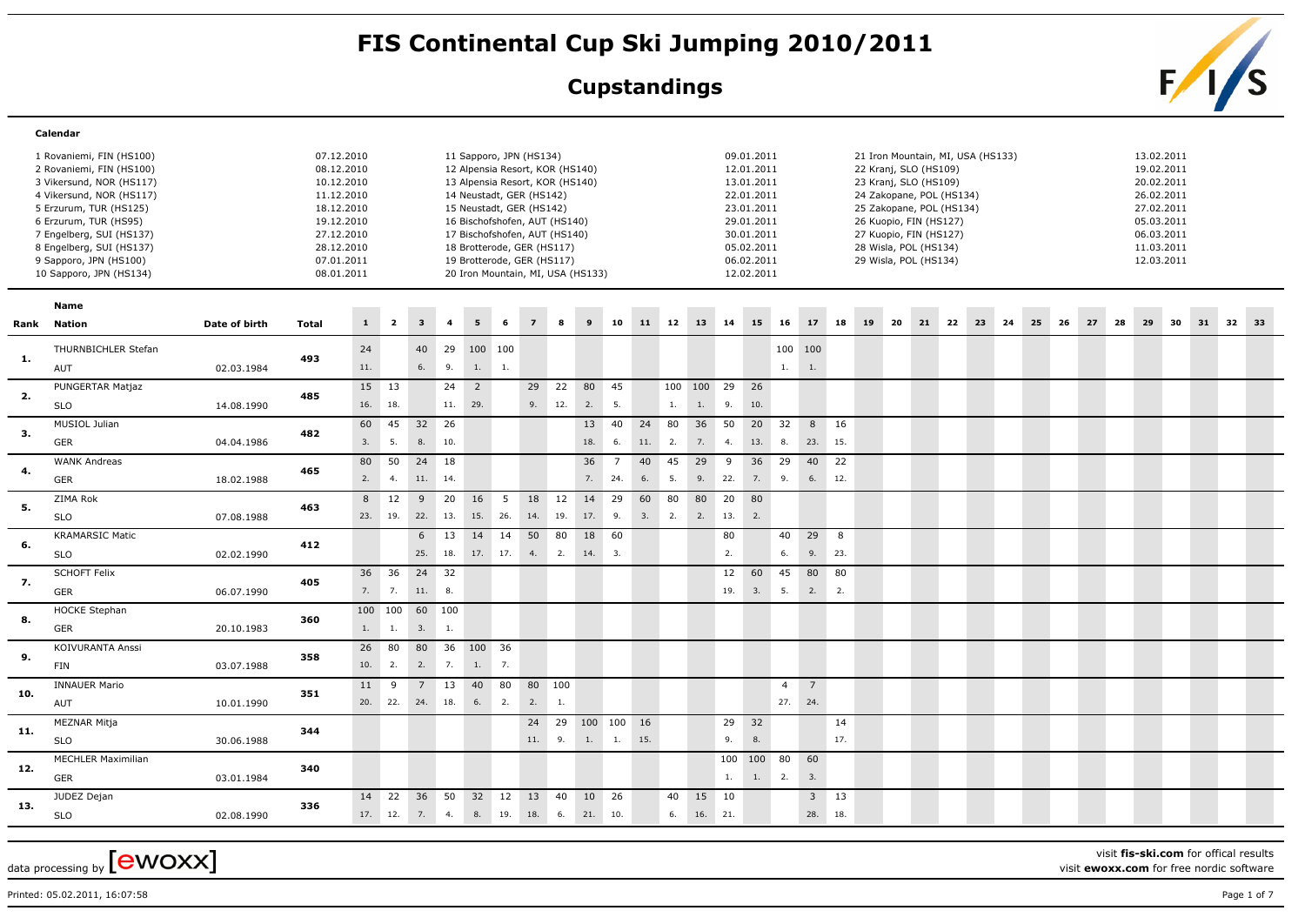|      | Name                                          |               |       |           |                           |                                     |                     |                   |             |                                               |                            |                             |                 |          |                            |               |                  |           |              |                       |        |  |  |                         |  |       |    |    |       |    |  |
|------|-----------------------------------------------|---------------|-------|-----------|---------------------------|-------------------------------------|---------------------|-------------------|-------------|-----------------------------------------------|----------------------------|-----------------------------|-----------------|----------|----------------------------|---------------|------------------|-----------|--------------|-----------------------|--------|--|--|-------------------------|--|-------|----|----|-------|----|--|
| Rank | Nation                                        | Date of birth | Total |           |                           | $1 \quad 2 \quad 3 \quad 4$         |                     | $5-1$             | 6           | $\overline{7}$                                | $\overline{\phantom{a}}$ 8 |                             |                 |          | 9 10 11 12 13 14           |               |                  |           | 15 16        | 17 18                 |        |  |  | 19 20 21 22 23 24 25 26 |  | 27 28 | 29 | 30 | 31 32 | 33 |  |
| 14.  | ELVERUM SORSELL Kim Rene<br><b>NOR</b>        | 06.10.1988    | 325   |           |                           | 100 60                              | 1. 3.               | 60 60 45<br>3. 3. |             | 5.                                            |                            |                             |                 |          |                            |               |                  |           |              |                       |        |  |  |                         |  |       |    |    |       |    |  |
| 15.  | SINKOVEC Jure<br><b>SLO</b>                   | 03.07.1985    | 323   |           | 11 4<br>20. 27.           |                                     | $\mathbf{1}$<br>30. |                   | 12 22       | 12 26<br>19. 12. 19.                          | 10.                        | 11. 17.                     |                 |          | 24 14 50 32 50 14<br>4. 8. |               | 4. 17.           | 18<br>14. | 15<br>16.    | 18<br>14.             |        |  |  |                         |  |       |    |    |       |    |  |
| 16.  | <b>HRGOTA Robert</b><br><b>SLO</b>            | 02.08.1988    | 290   | 4         | $\overline{2}$<br>27. 29. | 1 15<br>30. 16.                     |                     |                   |             | $\overline{4}$                                | 36                         | 9<br>27. 7. 22. 11. 16. 13. | 24              | 15 20    |                            | 60<br>3.      | 45<br>5.         |           | 11<br>20.    | 32 12                 | 8. 19. |  |  |                         |  |       |    |    |       |    |  |
| 17.  | POPPINGER Manuel<br>AUT                       | 19.05.1989    | 269   |           |                           |                                     |                     |                   | 24 50       | 36 20<br>$11. \qquad 4. \qquad 7. \qquad 13.$ |                            |                             |                 |          |                            |               | 60<br>3.         | 45        | 10<br>5. 21. | 24<br>11.             |        |  |  |                         |  |       |    |    |       |    |  |
| 18.  | STJERNEN Andreas<br><b>NOR</b>                | 30.07.1988    | 267   |           |                           | 16. 24.                             | 15 7                |                   |             |                                               |                            | 20. 15. 15.                 |                 | 20. 17.  | 11  16  16  11  14  45     | 5.            | 32<br>8.         | 50<br>4.  |              | 50<br>4.              |        |  |  |                         |  |       |    |    |       |    |  |
| 19.  | <b>BRODAUF Felix</b><br>GER                   | 22.09.1989    | 236   |           |                           |                                     |                     | 20.               | 11 45<br>5. |                                               |                            |                             | 6<br>25.        |          | $\mathbf{1}$               | 11<br>30. 20. | 22<br>12. 14. 3. | 18        | 60           | 19. 4.                | 12 50  |  |  |                         |  |       |    |    |       |    |  |
| 20.  | DAMJAN Jernej<br>SLO                          | 28.05.1983    | 210   |           |                           |                                     |                     |                   |             |                                               |                            | 3.                          | 60 50 100<br>4. | $1.$     |                            |               |                  |           |              |                       |        |  |  |                         |  |       |    |    |       |    |  |
| 21.  | SPAETH Georg<br><b>GER</b>                    | 24.02.1981    | 209   |           |                           |                                     |                     |                   |             | 40 14                                         | 6. 17.                     |                             | 5<br>26.        | 9        | 24<br>22. 11. 12.          | 22            |                  | 22<br>12. | 50<br>4.     | 14 9<br>17. 22.       |        |  |  |                         |  |       |    |    |       |    |  |
| 21.  | PIKL Primoz<br><b>SLO</b>                     | 25.08.1982    | 209   |           |                           | 32  14  13  16<br>8. 17. 18. 15. 5. |                     | 45 24             | 11.         |                                               |                            |                             |                 |          |                            |               |                  |           | 5<br>26.     | 16. 5.                | 15 45  |  |  |                         |  |       |    |    |       |    |  |
| 23.  | RUUSKANEN Juha-Matti<br>FIN                   | 24.07.1984    | 206   | 18<br>14. | 40<br>6.                  | 50 40<br>4.                         | 6.                  | 32 26<br>8.       | 10.         |                                               |                            |                             |                 |          |                            |               |                  |           |              |                       |        |  |  |                         |  |       |    |    |       |    |  |
| 24.  | FREITAG Richard<br>GER                        | 14.08.1991    | 205   |           | 20 60<br>13. 3.           | 45 80<br>5. 2.                      |                     |                   |             |                                               |                            |                             |                 |          |                            |               |                  |           |              |                       |        |  |  |                         |  |       |    |    |       |    |  |
| 25.  | SKLETT Vegard-Haukoe<br><b>NOR</b>            | 10.02.1986    | 192   | 9         | 18<br>22. 14.             | 29 45<br>9.                         | 5.                  |                   |             |                                               | 32<br>8.                   |                             |                 |          |                            |               |                  |           | 26<br>10.    | 12. 20.               | 22 11  |  |  |                         |  |       |    |    |       |    |  |
| 26.  | <b>GANGNES Kenneth</b><br><b>NOR</b>          | 15.05.1989    | 171   |           |                           |                                     |                     |                   |             |                                               |                            | 12 9                        | 19. 22.         | 32 50    | 8. 4.                      | 26<br>10.     |                  | 40<br>6.  |              | $\overline{2}$<br>29. |        |  |  |                         |  |       |    |    |       |    |  |
| 27.  | THURNBICHLER Thomas<br>AUT                    | 19.06.1989    | 170   |           | 29  16  26<br>9. 15.      | 10.                                 |                     | 18 16<br>14. 15.  |             |                                               |                            |                             |                 |          |                            |               | 6<br>25.         |           | 18<br>14.    | 26 15<br>10. 16.      |        |  |  |                         |  |       |    |    |       |    |  |
| 28.  | FUNAKI Kazuyoshi<br><b>JPN</b><br>MUOTKA Olli | 27.04.1975    | 166   |           |                           |                                     |                     |                   |             | 100 60                                        |                            |                             | 50 80<br>4. 2.  | 36<br>7. |                            |               |                  |           |              |                       |        |  |  |                         |  |       |    |    |       |    |  |
| 29.  | <b>FIN</b><br>FRENETTE Peter                  | 14.07.1988    | 160   | 8         |                           | 10 5                                |                     |                   |             | 1. 3.                                         |                            | 16 32                       |                 | 80       |                            |               |                  |           |              |                       |        |  |  |                         |  |       |    |    |       |    |  |
| 30.  | <b>USA</b><br><b>BRANDT Johan Martin</b>      | 24.02.1992    | 151   | 23.       |                           | 21. 26.                             |                     |                   |             |                                               | 15. 8.                     |                             |                 | 2.       |                            |               | 36               | 26        | 36           |                       | 32     |  |  |                         |  |       |    |    |       |    |  |
| 31.  | <b>NOR</b><br><b>INGVALDSEN Ole Marius</b>    | 24.12.1987    | 130   |           |                           | 60 22 14 8                          |                     |                   | 22          |                                               |                            |                             |                 |          |                            |               |                  | 7. 10.    | 7.           |                       | 8.     |  |  |                         |  |       |    |    |       |    |  |
| 32.  | <b>NOR</b><br><b>BYRT Tomasz</b>              | 02.10.1985    | 126   |           |                           | 3. 12. 17. 23.                      |                     |                   | 12.         |                                               | 9                          | 29 18                       |                 | 22       | $\overline{7}$             | 40            |                  |           |              |                       |        |  |  |                         |  |       |    |    |       |    |  |
| 33.  | POL                                           | 25.01.1993    | 125   |           |                           |                                     |                     |                   |             |                                               |                            |                             |                 |          | 22. 9. 14. 12. 24.         | 6.            |                  |           |              |                       |        |  |  |                         |  |       |    |    |       |    |  |

visit **fis-ski.com** for offical results visit **ewoxx.com** for free nordic software

Printed: 05.02.2011, 16:07:58 Page 2 of 7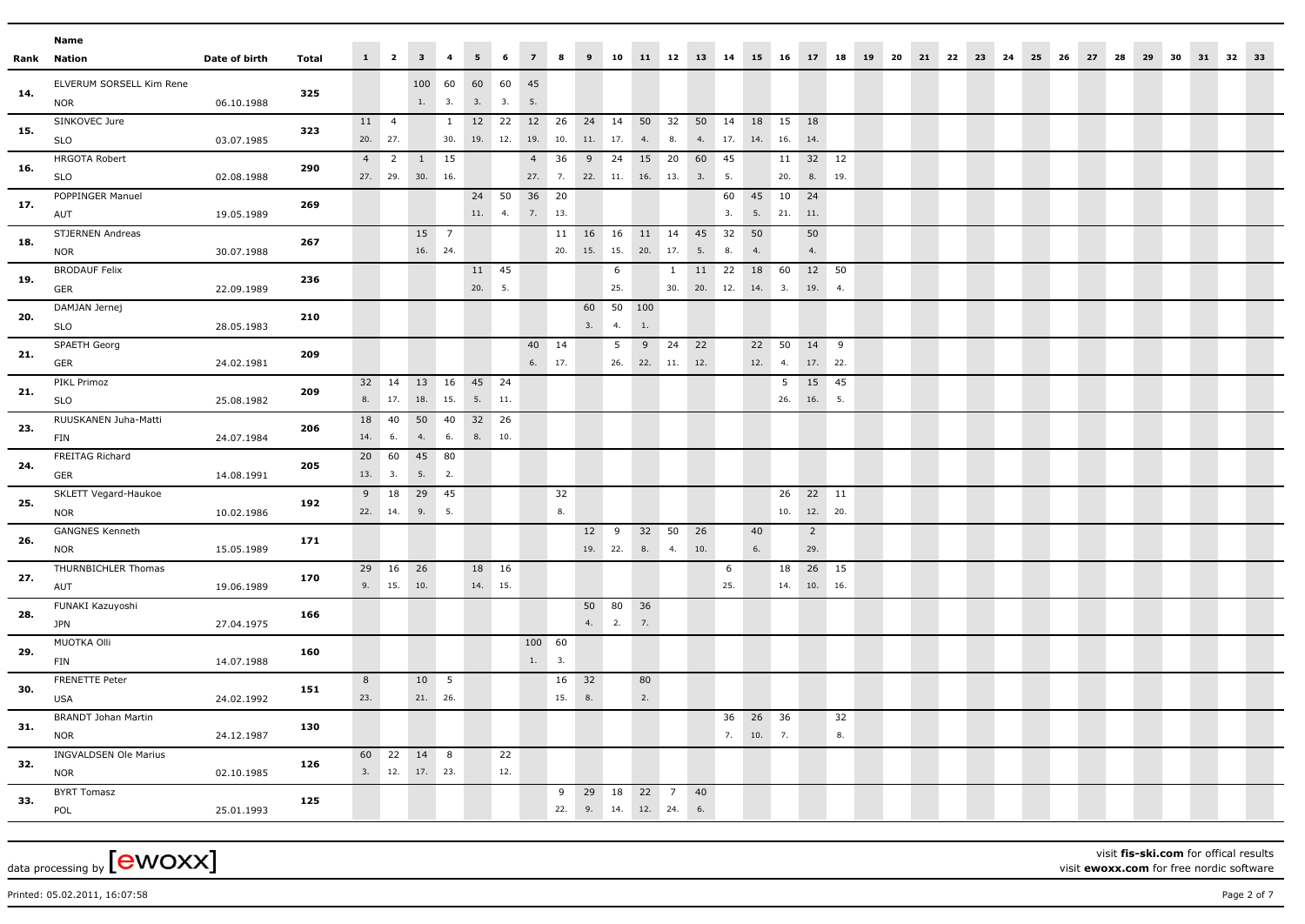|      | Name                                |               |              |                 |             |                                |                         |                |                |                |     |              |                |                        |                   |            |                 |                 |        |                |                |  |  |                         |  |       |       |          |  |
|------|-------------------------------------|---------------|--------------|-----------------|-------------|--------------------------------|-------------------------|----------------|----------------|----------------|-----|--------------|----------------|------------------------|-------------------|------------|-----------------|-----------------|--------|----------------|----------------|--|--|-------------------------|--|-------|-------|----------|--|
| Rank | Nation                              | Date of birth | <b>Total</b> |                 |             | $1 \qquad 2 \qquad 3 \qquad 4$ |                         | 5 <sup>1</sup> | 6              | $\overline{7}$ | 8   |              |                | 9 10 11 12 13 14 15 16 |                   |            |                 |                 |        | 17 18          |                |  |  | 19 20 21 22 23 24 25 26 |  | 27 28 | 29 30 | 31 32 33 |  |
|      | <b>KUETTEL Andreas</b>              |               |              |                 |             |                                |                         |                |                | 14             |     |              | 45 20 45       |                        |                   |            |                 |                 |        |                |                |  |  |                         |  |       |       |          |  |
| 34.  | SUI                                 | 25.04.1979    | 124          |                 |             |                                |                         |                |                | 17.            |     |              | 5. 13.         | 5.                     |                   |            |                 |                 |        |                |                |  |  |                         |  |       |       |          |  |
| 35.  | <b>STROLZ Andreas</b>               |               | 120          |                 | 13 26       | 20 14 22 6                     |                         |                |                |                |     |              |                |                        |                   |            | 8               |                 |        | 11             |                |  |  |                         |  |       |       |          |  |
|      | AUT                                 | 01.08.1988    |              |                 | 18. 10.     | 13. 17. 12. 25.                |                         |                |                |                |     |              |                |                        |                   |            | 23.             |                 |        | 20.            |                |  |  |                         |  |       |       |          |  |
| 36.  | <b>SCHNEIDER Balthasar</b>          |               | 119          |                 |             |                                |                         |                |                |                |     | $\mathbf{1}$ |                | 29                     | 10                | 20         | 40              | 13 6            |        |                |                |  |  |                         |  |       |       |          |  |
|      | AUT                                 | 27.11.1984    |              |                 |             |                                |                         |                |                |                |     | 30.          |                |                        |                   | 9. 21. 13. | 6.              | 18. 25.         |        |                |                |  |  |                         |  |       |       |          |  |
| 37.  | <b>NAGLIC Tomaz</b>                 |               | 117          |                 | 6           |                                |                         |                |                | 8 16           |     |              |                |                        |                   |            |                 | 29              | 22     | 36             |                |  |  |                         |  |       |       |          |  |
|      | <b>SLO</b>                          | 18.07.1989    |              |                 | 25.         |                                |                         |                |                | 23. 15.        |     |              |                |                        |                   |            |                 |                 | 9. 12. | 7.             |                |  |  |                         |  |       |       |          |  |
| 38.  | ROENSEN Atle Pedersen               |               | 115          | $6\overline{6}$ | 29          |                                |                         |                |                |                |     |              | $\overline{4}$ |                        | 8 36 32           |            |                 |                 |        |                |                |  |  |                         |  |       |       |          |  |
|      | <b>NOR</b>                          | 13.08.1988    |              | 25.             | 9.          |                                |                         |                |                |                |     |              |                | 27. 23. 7.             |                   | 8.         |                 |                 |        |                |                |  |  |                         |  |       |       |          |  |
| 39.  | SLIZ Rafal                          |               | 111          | $\overline{2}$  |             |                                | $\overline{\mathbf{3}}$ | 50 32          |                |                | 24  |              |                |                        |                   |            |                 |                 |        |                |                |  |  |                         |  |       |       |          |  |
|      | POL                                 | 11.07.1983    |              | 29.             |             |                                | 28.                     | 4.             | 8.             |                | 11. |              |                |                        |                   |            |                 |                 |        |                |                |  |  |                         |  |       |       |          |  |
| 40.  | QUECK Danny                         |               | 109          | 4               | $5^{\circ}$ |                                | 11                      | 32             | 8              | $5 \t 6$       |     |              |                |                        |                   |            |                 | 12              |        |                | 26             |  |  |                         |  |       |       |          |  |
|      | GER                                 | 17.09.1989    |              |                 | 27. 26.     |                                | 20.                     |                | 8. 23. 26. 25. |                |     |              |                |                        |                   |            |                 | 19.             |        |                | 10.            |  |  |                         |  |       |       |          |  |
| 41.  | <b>WENIG Daniel</b>                 |               | 107          |                 | 45 26       | 12 24                          |                         |                |                |                |     |              |                |                        |                   |            |                 |                 |        |                |                |  |  |                         |  |       |       |          |  |
|      | GER                                 | 12.08.1991    |              |                 | 5. 10.      | 19. 11.                        |                         |                |                |                |     |              |                |                        |                   |            |                 |                 |        |                |                |  |  |                         |  |       |       |          |  |
| 42.  | <b>GRIGOLI Marco</b>                |               | 105          |                 |             |                                |                         |                |                | 60 45          |     |              |                |                        |                   |            |                 |                 |        |                |                |  |  |                         |  |       |       |          |  |
|      | SUI                                 | 27.04.1991    |              |                 |             |                                |                         |                |                | 3. 5.          |     |              |                |                        |                   |            |                 |                 |        |                |                |  |  |                         |  |       |       |          |  |
| 42.  | <b>SCHIFFNER Markus</b>             |               | 105          |                 |             |                                |                         | 15 9           | 16. 22.        |                |     | 8<br>23.     |                | 18                     | 9<br>14. 22. 21.  | 10         |                 |                 |        |                | 36<br>7.       |  |  |                         |  |       |       |          |  |
|      | AUT                                 | 05.06.1992    |              |                 |             |                                |                         |                |                |                |     |              |                |                        |                   |            |                 |                 |        |                |                |  |  |                         |  |       |       |          |  |
| 44.  | KRAFT Stefan                        |               | 100          |                 |             |                                |                         |                |                |                |     |              |                |                        |                   |            |                 |                 |        |                | 100<br>1.      |  |  |                         |  |       |       |          |  |
|      | AUT                                 | 13.05.1993    |              |                 |             |                                |                         |                |                |                |     |              |                |                        |                   |            |                 |                 |        |                |                |  |  |                         |  |       |       |          |  |
| 45.  | <b>BOYD-CLOWES Mackenzie</b><br>CAN | 13.07.1991    | 94           |                 |             |                                |                         |                |                |                |     |              | 36<br>7. 17.   | 14                     |                   |            | 24<br>$11.$     |                 |        | 20<br>13.      |                |  |  |                         |  |       |       |          |  |
|      | SCHABEREITER Florian                |               |              |                 |             |                                |                         |                |                |                |     | 15 11        |                | 20 13 13               |                   |            |                 |                 | 13     | $\overline{4}$ |                |  |  |                         |  |       |       |          |  |
| 46.  | AUT                                 | 10.02.1991    | 89           |                 |             |                                |                         |                |                |                |     | 16. 20.      |                | 13. 18.                |                   | 18.        |                 |                 | 18.    | 27.            |                |  |  |                         |  |       |       |          |  |
|      | DIETHART Thomas                     |               |              |                 |             |                                |                         |                |                | 22 60          |     |              |                |                        |                   |            |                 |                 |        |                | $\overline{7}$ |  |  |                         |  |       |       |          |  |
| 46.  | AUT                                 | 25.02.1992    | 89           |                 |             |                                |                         |                |                | 12. 3.         |     |              |                |                        |                   |            |                 |                 |        |                | 24.            |  |  |                         |  |       |       |          |  |
|      | ZYLA Piotr                          |               |              |                 |             | 12 11 2 11                     |                         | 14 29          |                |                | 10  |              |                |                        |                   |            |                 |                 |        |                |                |  |  |                         |  |       |       |          |  |
| 46.  | POL                                 | 16.01.1987    | 89           |                 |             | 19. 20. 29. 20.                |                         | 17.            | 9.             |                | 21. |              |                |                        |                   |            |                 |                 |        |                |                |  |  |                         |  |       |       |          |  |
|      | WINKLER David                       |               |              |                 |             |                                |                         | 36 10          |                |                |     | 6            |                |                        |                   | 11 16      | $\mathbf{1}$    | $5\overline{5}$ |        |                |                |  |  |                         |  |       |       |          |  |
| 49.  | GER                                 | 27.06.1989    | 85           |                 |             |                                |                         |                | 7. 21.         |                |     | 25.          |                |                        |                   |            | 20. 15. 30. 26. |                 |        |                |                |  |  |                         |  |       |       |          |  |
|      | VACULIK Ondrej                      |               |              |                 | 45 32       |                                |                         |                |                |                |     |              |                |                        |                   |            |                 |                 |        |                | 6              |  |  |                         |  |       |       |          |  |
| 50.  | CZE                                 | 12.05.1986    | 83           | 5.              | 8.          |                                |                         |                |                |                |     |              |                |                        |                   |            |                 |                 |        |                | 25.            |  |  |                         |  |       |       |          |  |
|      | <b>LACKNER Daniel</b>               |               |              |                 |             | 18                             |                         |                | $7 \qquad 14$  |                |     |              |                |                        | 29 12             |            |                 |                 |        |                |                |  |  |                         |  |       |       |          |  |
| 51.  | AUT                                 | 26.05.1987    | 80           |                 |             | 14.                            |                         | 24. 17.        |                |                |     |              |                |                        | 9. 19.            |            |                 |                 |        |                |                |  |  |                         |  |       |       |          |  |
|      | <b>URBANC Rok</b>                   |               |              |                 |             |                                |                         |                | 8 12           |                |     |              |                |                        |                   |            |                 |                 |        |                | 60             |  |  |                         |  |       |       |          |  |
| 51.  | <b>SLO</b>                          | 28.02.1985    | 80           |                 |             |                                |                         | 23. 19.        |                |                |     |              |                |                        |                   |            |                 |                 |        |                | 3.             |  |  |                         |  |       |       |          |  |
|      | DE LEEUW Yukon                      |               |              |                 |             |                                |                         |                |                |                |     | 40           | $\mathbf{1}$   |                        | $26 \overline{3}$ |            |                 |                 |        |                |                |  |  |                         |  |       |       |          |  |
| 53.  | CAN                                 | 21.04.1993    | 70           |                 |             |                                |                         |                |                |                |     | 6. 30.       |                |                        | 10. 28.           |            |                 |                 |        |                |                |  |  |                         |  |       |       |          |  |
|      |                                     |               |              |                 |             |                                |                         |                |                |                |     |              |                |                        |                   |            |                 |                 |        |                |                |  |  |                         |  |       |       |          |  |

visit **fis-ski.com** for offical results visit **ewoxx.com** for free nordic software

Printed: 05.02.2011, 16:07:58 Page 3 of 7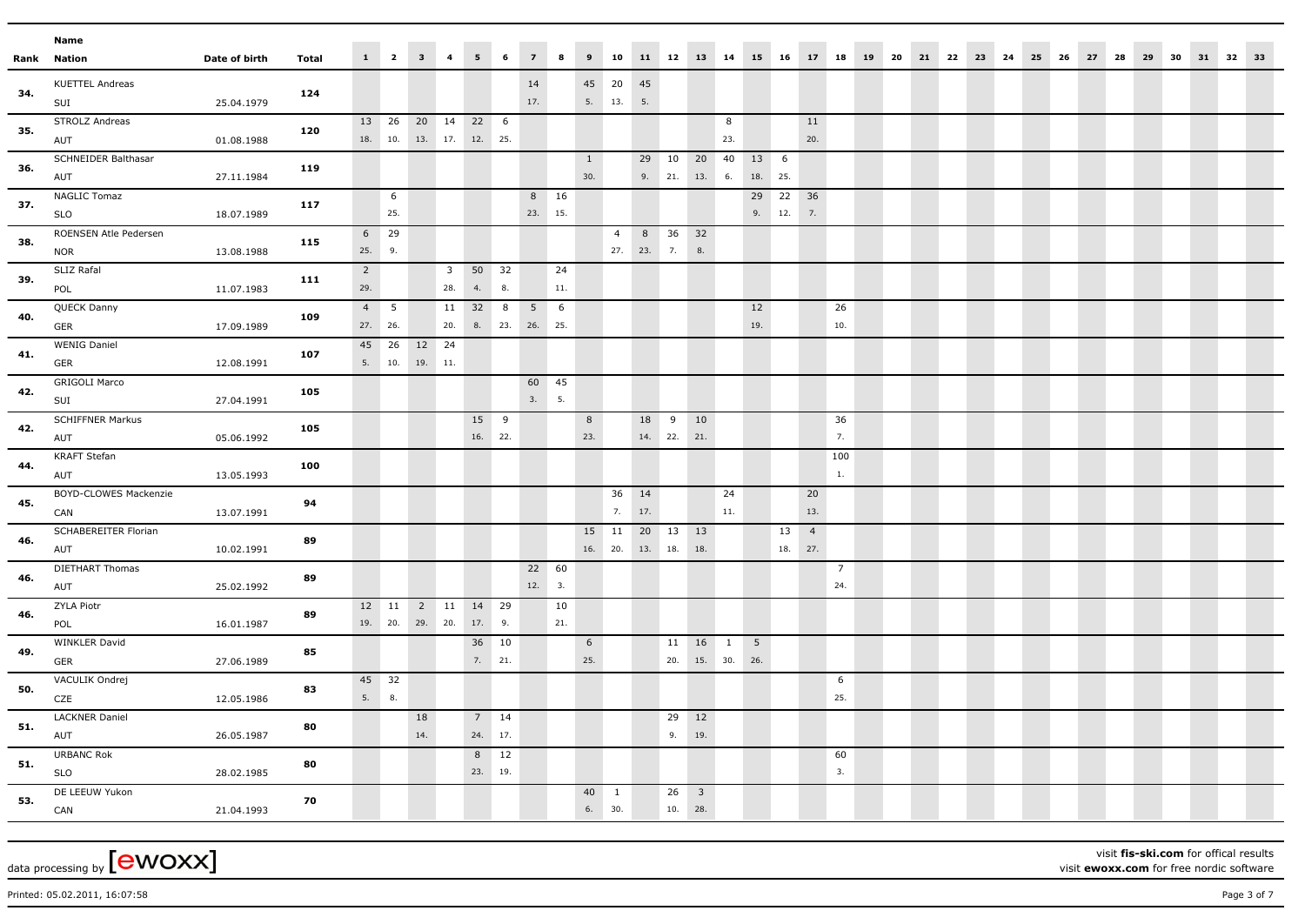|     | Name                                 |               |       |             |                 |                                |   |                          |                           |                                |   |                       |           |                          |                          |                |                |             |                            |              |           |  |  |  |  |  |                                                                         |  |  |  |
|-----|--------------------------------------|---------------|-------|-------------|-----------------|--------------------------------|---|--------------------------|---------------------------|--------------------------------|---|-----------------------|-----------|--------------------------|--------------------------|----------------|----------------|-------------|----------------------------|--------------|-----------|--|--|--|--|--|-------------------------------------------------------------------------|--|--|--|
|     | <b>Rank Nation</b>                   | Date of birth | Total |             |                 | $1 \qquad 2 \qquad 3 \qquad 4$ |   | 5 <sup>5</sup>           | 6                         | $\overline{7}$                 | 8 | $\mathbf{9}$          |           |                          |                          |                |                |             |                            |              |           |  |  |  |  |  | 10 11 12 13 14 15 16 17 18 19 20 21 22 23 24 25 26 27 28 29 30 31 32 33 |  |  |  |
| 53. | EISENBICHLER Markus<br>GER           | 03.04.1991    | 70    |             |                 |                                |   |                          |                           |                                |   |                       |           |                          |                          |                | $\overline{2}$ |             | $3\quad 20$<br>29. 28. 13. | 45<br>5.     |           |  |  |  |  |  |                                                                         |  |  |  |
| 55. | <b>KRAUS Marinus</b><br>GER          | 13.02.1991    | 69    |             | 8<br>23.        | 11<br>20.                      |   | 10 40<br>21. 6.          |                           |                                |   |                       |           |                          |                          |                |                |             |                            |              |           |  |  |  |  |  |                                                                         |  |  |  |
| 56. | <b>TAKAYANAGI Taro</b><br><b>JPN</b> | 02.06.1982    | 68    |             |                 |                                |   |                          |                           |                                |   | 10. 8.                | 26 32 10  | 21.                      |                          |                |                |             |                            |              |           |  |  |  |  |  |                                                                         |  |  |  |
| 57. | KLUSEK Bartlomiej<br>POL             | 15.01.1993    | 63    |             |                 |                                |   |                          |                           |                                |   | 7                     | 8         | 2<br>24. 23. 29. 26. 25. | 5                        | 6              |                |             | 1 16<br>30. 15.            |              | 18<br>14. |  |  |  |  |  |                                                                         |  |  |  |
| 58. | UNTERBERGER David<br>AUT             | 23.09.1988    | 60    | 24<br>$11.$ |                 |                                |   | $3 \quad 4$<br>28. 27.   |                           |                                |   |                       |           |                          |                          |                | 5<br>26.       | 8<br>23.    |                            | 16<br>15.    |           |  |  |  |  |  |                                                                         |  |  |  |
| 59. | KOT Maciej<br>POL                    | 09.06.1991    | 59    |             |                 |                                |   |                          | 22  22  15<br>12. 12. 16. |                                |   |                       |           |                          |                          |                |                |             |                            |              |           |  |  |  |  |  |                                                                         |  |  |  |
| 59. | BRESADOLA Davide<br>ITA              | 10.09.1988    | 59    |             |                 |                                |   |                          |                           |                                |   |                       |           |                          |                          |                | 15. 17.        | 16 14       |                            |              | 29<br>9.  |  |  |  |  |  |                                                                         |  |  |  |
| 61. | NIEMI Sami<br><b>FIN</b>             | 16.02.1991    | 55    |             | 6 15<br>25. 16. |                                |   |                          |                           | 26 8<br>10. 23.                |   |                       |           |                          |                          |                |                |             |                            |              |           |  |  |  |  |  |                                                                         |  |  |  |
| 62. | DELLASEGA Diego<br><b>ITA</b>        | 04.12.1990    | 51    |             |                 |                                |   |                          |                           | 18 7<br>14. 24.                |   |                       |           |                          |                          |                | 11<br>20. 16.  | 15          |                            |              |           |  |  |  |  |  |                                                                         |  |  |  |
| 63. | CHOI Heung-Chul<br>KOR               | 03.12.1981    | 50    |             |                 |                                |   |                          |                           | 20<br>13.                      |   |                       |           |                          | 22<br>12. 23.            | 8              |                |             |                            |              |           |  |  |  |  |  |                                                                         |  |  |  |
| 64. | EGGENHOFER Markus<br>AUT             | 11.12.1987    | 47    |             |                 |                                |   |                          |                           | $7 \quad 3$<br>24. 28.         |   |                       |           |                          |                          |                |                |             | 11.                        | 24 13<br>18. |           |  |  |  |  |  |                                                                         |  |  |  |
| 65. | <b>MURANKA Klemens</b><br>POL        | 31.08.1994    | 44    |             |                 |                                |   |                          |                           | $\overline{\mathbf{3}}$<br>28. |   |                       |           |                          | 5 12 24<br>$26.$ 19. 11. |                |                |             |                            |              |           |  |  |  |  |  |                                                                         |  |  |  |
| 65. | <b>HORST Florian</b><br>GER          | 03.05.1990    | 44    |             |                 |                                |   |                          |                           |                                |   |                       |           |                          |                          |                |                | 14. 20. 16. | 18  11  15                 |              |           |  |  |  |  |  |                                                                         |  |  |  |
| 67. | HAYBOECK Michael<br>AUT              | 05.03.1991    | 40    |             |                 |                                |   |                          |                           |                                |   |                       |           |                          |                          |                |                |             |                            |              | 40<br>6.  |  |  |  |  |  |                                                                         |  |  |  |
| 68. | YAMADA Hiroki<br><b>JPN</b>          | 19.05.1982    | 34    |             |                 |                                |   |                          |                           |                                |   |                       | 22<br>12. | 12<br>19.                |                          |                |                |             |                            |              |           |  |  |  |  |  |                                                                         |  |  |  |
| 69. | <b>BACHLEDA Marcin</b><br>POL        | 04.09.1982    | 33    |             |                 |                                |   |                          |                           |                                |   |                       |           |                          |                          |                |                |             |                            | 22. 11.      | $9$ 24    |  |  |  |  |  |                                                                         |  |  |  |
| 69. | HORLACHER Kevin<br>GER               | 24.09.1989    | 33    |             |                 |                                |   | $6 \qquad 15$<br>25. 16. |                           |                                |   |                       |           |                          | 8<br>23. 27.             | $\overline{4}$ |                |             |                            |              |           |  |  |  |  |  |                                                                         |  |  |  |
| 71. | FANNEMEL Anders<br><b>NOR</b>        | 13.05.1991    | 32    |             |                 |                                |   |                          |                           | 32<br>8.                       |   |                       |           |                          |                          |                |                |             |                            |              |           |  |  |  |  |  |                                                                         |  |  |  |
| 72. | CHERVYAKOV Georgiy<br><b>RUS</b>     | 15.02.1990    | 31    |             |                 |                                |   |                          |                           |                                |   | 5 <sub>5</sub><br>26. |           | 26<br>10.                |                          |                |                |             |                            |              |           |  |  |  |  |  |                                                                         |  |  |  |
| 72. | MIETUS Grzegorz<br>POL               | 20.02.1993    | 31    |             |                 | 3 <sup>7</sup><br>28. 25.      | 6 |                          |                           |                                |   |                       |           | $7 \qquad 15$<br>24. 16. |                          |                |                |             |                            |              |           |  |  |  |  |  |                                                                         |  |  |  |

visit **fis-ski.com** for offical results visit **ewoxx.com** for free nordic software

Printed: 05.02.2011, 16:07:58 Page 4 of 7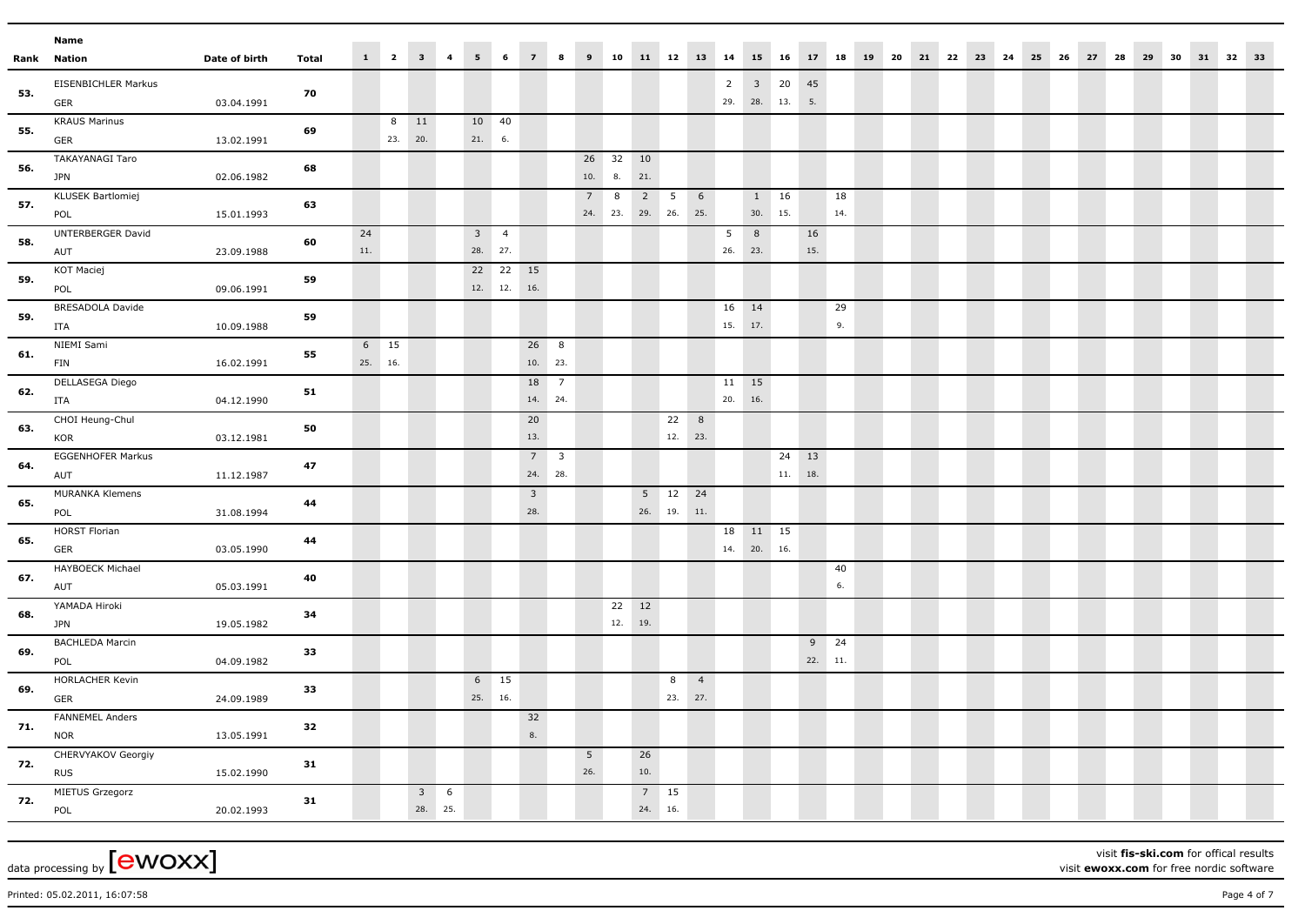|     | Name                       |               |              |              |                  |         |                       |                  |                                    |                                                                           |                |                |              |                |                |                |    |                |                           |     |  |  |  |  |                                                                           |  |  |  |
|-----|----------------------------|---------------|--------------|--------------|------------------|---------|-----------------------|------------------|------------------------------------|---------------------------------------------------------------------------|----------------|----------------|--------------|----------------|----------------|----------------|----|----------------|---------------------------|-----|--|--|--|--|---------------------------------------------------------------------------|--|--|--|
|     | Rank Nation                | Date of birth | <b>Total</b> |              |                  |         |                       |                  |                                    | $\begin{array}{cccccccccccccc} 1 & 2 & 3 & 4 & 5 & 6 & 7 & 8 \end{array}$ |                |                |              |                |                |                |    |                |                           |     |  |  |  |  | 9 10 11 12 13 14 15 16 17 18 19 20 21 22 23 24 25 26 27 28 29 30 31 32 33 |  |  |  |
| 74. | CHOI Yong-Jik              |               |              |              |                  |         |                       |                  |                                    |                                                                           | $\overline{4}$ |                |              |                | $1 \t 6$       | 18             |    |                |                           |     |  |  |  |  |                                                                           |  |  |  |
|     | KOR                        | 03.12.1982    | 29           |              |                  |         |                       |                  |                                    |                                                                           | 27.            |                |              |                | $30.$ 25. 14.  |                |    |                |                           |     |  |  |  |  |                                                                           |  |  |  |
| 74. | KUBACKI Dawid              |               | 29           |              |                  |         |                       |                  |                                    |                                                                           |                |                |              |                |                |                |    |                | 9                         | 20  |  |  |  |  |                                                                           |  |  |  |
|     | POL                        | 12.03.1990    |              |              |                  |         |                       |                  |                                    |                                                                           |                |                |              |                |                |                |    |                | 22.                       | 13. |  |  |  |  |                                                                           |  |  |  |
| 76. | SAKUYAMA Kento             |               | 28           |              | 8                |         |                       |                  |                                    |                                                                           |                | 20             |              |                |                |                |    |                |                           |     |  |  |  |  |                                                                           |  |  |  |
|     | <b>JPN</b>                 | 03.07.1990    |              |              | 23.              |         |                       |                  |                                    |                                                                           |                | 13.            |              |                |                |                |    |                |                           |     |  |  |  |  |                                                                           |  |  |  |
| 76. | YOSHIOKA Kazuya            |               | 28           |              | 18 10<br>14. 21. |         |                       |                  |                                    |                                                                           |                |                |              |                |                |                |    |                |                           |     |  |  |  |  |                                                                           |  |  |  |
|     | <b>JPN</b>                 | 09.09.1978    |              |              |                  |         |                       |                  |                                    |                                                                           |                |                |              |                |                |                |    |                |                           |     |  |  |  |  |                                                                           |  |  |  |
| 78. | ITO Kenshiro<br><b>JPN</b> | 08.01.1990    | 26           |              |                  |         |                       |                  |                                    |                                                                           |                |                | 13 13<br>18. | 18.            |                |                |    |                |                           |     |  |  |  |  |                                                                           |  |  |  |
|     | KIM Hyun-Ki                |               |              |              |                  |         |                       |                  |                                    |                                                                           |                |                |              |                | 18 7           |                |    |                |                           |     |  |  |  |  |                                                                           |  |  |  |
| 79. | KOR                        | 09.02.1983    | 25           |              |                  |         |                       |                  |                                    |                                                                           |                |                |              |                | 14. 24.        |                |    |                |                           |     |  |  |  |  |                                                                           |  |  |  |
|     | <b>ULMER Christian</b>     |               |              |              |                  |         |                       |                  |                                    |                                                                           |                |                |              |                |                |                |    | 15 10          |                           |     |  |  |  |  |                                                                           |  |  |  |
| 79. | GER                        | 19.08.1984    | 25           |              |                  |         |                       |                  |                                    |                                                                           |                |                |              |                |                |                |    | 16. 21.        |                           |     |  |  |  |  |                                                                           |  |  |  |
|     | MITCHELL Eric              |               |              |              |                  |         |                       |                  |                                    |                                                                           |                | $2 \quad 2$    |              |                | 16 5           |                |    |                |                           |     |  |  |  |  |                                                                           |  |  |  |
| 79. | CAN                        | 10.04.1992    | 25           |              |                  |         |                       |                  |                                    |                                                                           |                | 29. 29.        |              |                | 15. 26.        |                |    |                |                           |     |  |  |  |  |                                                                           |  |  |  |
| 82. | OLLI Harri                 |               | 24           |              |                  |         |                       |                  |                                    |                                                                           | 18             |                |              | 6              |                |                |    |                |                           |     |  |  |  |  |                                                                           |  |  |  |
|     | <b>FIN</b>                 | 15.01.1985    |              |              |                  |         |                       |                  |                                    |                                                                           | 14.            |                |              | 25.            |                |                |    |                |                           |     |  |  |  |  |                                                                           |  |  |  |
| 82. | <b>BOGNER Tobias</b>       |               | 24           |              |                  |         |                       |                  |                                    |                                                                           |                | 22             |              |                |                | $\overline{2}$ |    |                |                           |     |  |  |  |  |                                                                           |  |  |  |
|     | GER                        | 28.05.1990    |              |              |                  |         |                       |                  |                                    |                                                                           |                | 12.            |              |                |                | 29.            |    |                |                           |     |  |  |  |  |                                                                           |  |  |  |
| 84. | ZAPOTOCZNY Andrzej         |               | 22           |              |                  |         |                       |                  |                                    |                                                                           |                | $\overline{4}$ |              |                | $\overline{4}$ | 14             |    |                |                           |     |  |  |  |  |                                                                           |  |  |  |
|     | POL                        | 16.10.1991    |              |              |                  |         |                       |                  |                                    |                                                                           |                | 27.            |              |                | $27.$ 17.      |                |    |                |                           |     |  |  |  |  |                                                                           |  |  |  |
| 85. | HAYBOECK Stefan            |               | 20           |              |                  |         |                       |                  |                                    | 11<br>20.                                                                 |                |                |              |                |                |                |    | $2^{\circ}$    | $\overline{7}$<br>29. 24. |     |  |  |  |  |                                                                           |  |  |  |
|     | AUT<br>SASAKI Yuhei        | 27.08.1989    |              |              |                  |         |                       |                  |                                    |                                                                           |                |                | 15           | $\overline{4}$ |                |                |    |                |                           |     |  |  |  |  |                                                                           |  |  |  |
| 86. | <b>JPN</b>                 | 13.01.1988    | 19           |              |                  |         |                       |                  |                                    |                                                                           |                |                | 16.          | 27.            |                |                |    |                |                           |     |  |  |  |  |                                                                           |  |  |  |
|     | <b>CIKL Martin</b>         |               |              |              | $\overline{4}$   |         |                       |                  |                                    | $\overline{7}$                                                            |                |                |              |                |                |                |    | $\overline{7}$ |                           |     |  |  |  |  |                                                                           |  |  |  |
| 87. | CZE                        | 17.08.1987    | 18           |              | 27.              |         |                       |                  |                                    | 24.                                                                       |                |                |              |                |                |                |    | 24.            |                           |     |  |  |  |  |                                                                           |  |  |  |
|     | MAEAETTAE Jarkko           |               |              |              |                  | 8 9     |                       |                  |                                    |                                                                           |                |                |              |                |                |                |    |                |                           |     |  |  |  |  |                                                                           |  |  |  |
| 88. | FIN                        | 28.12.1994    | 17           |              |                  | 23. 22. |                       |                  |                                    |                                                                           |                |                |              |                |                |                |    |                |                           |     |  |  |  |  |                                                                           |  |  |  |
| 88. | IPATOV Dimitry             |               | $17\,$       | $\mathbf{1}$ |                  |         |                       | $9 \overline{7}$ |                                    |                                                                           |                |                |              |                |                |                |    |                |                           |     |  |  |  |  |                                                                           |  |  |  |
|     | <b>RUS</b>                 | 30.06.1984    |              | 30.          |                  |         |                       | 22. 24.          |                                    |                                                                           |                |                |              |                |                |                |    |                |                           |     |  |  |  |  |                                                                           |  |  |  |
| 88. | <b>HAJEK Antonin</b>       |               | 17           |              |                  |         |                       |                  |                                    |                                                                           | 5              |                |              |                |                |                |    |                | $9 \quad 3$               |     |  |  |  |  |                                                                           |  |  |  |
|     | CZE                        | 12.02.1987    |              |              |                  |         |                       |                  |                                    |                                                                           | 26.            |                |              |                |                |                |    |                | 22. 28.                   |     |  |  |  |  |                                                                           |  |  |  |
| 88. | MUELLER Lukas              |               | 17           |              |                  |         |                       |                  |                                    |                                                                           |                |                |              |                |                |                | 13 | $\overline{4}$ |                           |     |  |  |  |  |                                                                           |  |  |  |
|     | AUT                        | 14.03.1992    |              |              |                  |         |                       |                  |                                    |                                                                           |                |                |              |                |                |                |    | 18. 27.        |                           |     |  |  |  |  |                                                                           |  |  |  |
| 92. | KOT Jakub                  |               | 16           |              |                  |         | $\overline{4}$<br>27. |                  | $\overline{\mathbf{3}}$<br>28. 22. | 9                                                                         |                |                |              |                |                |                |    |                |                           |     |  |  |  |  |                                                                           |  |  |  |
|     | POL<br>AARAAS Jon          | 19.01.1990    |              |              |                  | 16      |                       |                  |                                    |                                                                           |                |                |              |                |                |                |    |                |                           |     |  |  |  |  |                                                                           |  |  |  |
| 92. | <b>NOR</b>                 | 10.03.1986    | 16           |              |                  | 15.     |                       |                  |                                    |                                                                           |                |                |              |                |                |                |    |                |                           |     |  |  |  |  |                                                                           |  |  |  |
|     |                            |               |              |              |                  |         |                       |                  |                                    |                                                                           |                |                |              |                |                |                |    |                |                           |     |  |  |  |  |                                                                           |  |  |  |

visit **fis-ski.com** for offical results visit **ewoxx.com** for free nordic software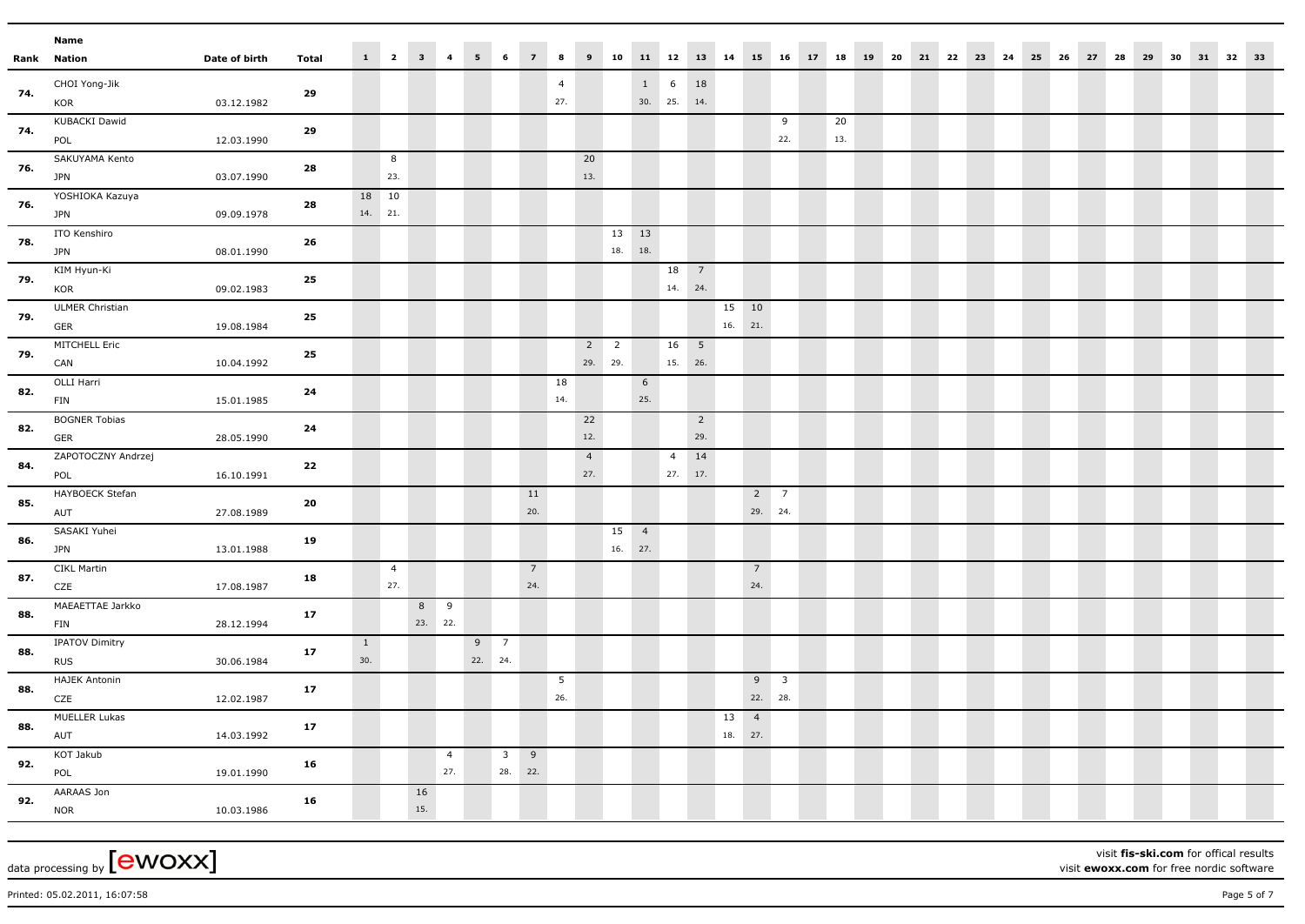|      | Name                                         |               |                         |                       |                 |                |                           |                          |                |           |           |           |                           |   |                                |                      |                        |                       |  |                         |  |  |       |    |    |          |  |  |
|------|----------------------------------------------|---------------|-------------------------|-----------------------|-----------------|----------------|---------------------------|--------------------------|----------------|-----------|-----------|-----------|---------------------------|---|--------------------------------|----------------------|------------------------|-----------------------|--|-------------------------|--|--|-------|----|----|----------|--|--|
|      | <b>Rank Nation</b>                           | Date of birth | <b>Total</b>            | $1 \qquad 2 \qquad 3$ |                 | $\overline{4}$ | 5                         | 6                        | $\overline{z}$ | 8         | 9         |           |                           |   |                                | 10 11 12 13 14 15 16 |                        | 17 18                 |  | 19 20 21 22 23 24 25 26 |  |  | 27 28 | 29 | 30 | 31 32 33 |  |  |
| 94.  | DESCOMBES SEVOIE Vincent<br>FRA              | 09.01.1984    | 14                      |                       |                 |                |                           |                          | 10<br>21.      |           |           |           |                           |   |                                |                      |                        | $\overline{4}$<br>27. |  |                         |  |  |       |    |    |          |  |  |
| 95.  | <b>BERGGAARD Mats S</b><br><b>NOR</b>        | 24.08.1995    | 13                      |                       |                 |                |                           |                          |                | 13<br>18. |           |           |                           |   |                                |                      |                        |                       |  |                         |  |  |       |    |    |          |  |  |
| 96.  | REITER Christian<br>AUT                      | 09.03.1992    | 12                      |                       |                 |                |                           |                          |                |           |           |           |                           |   |                                | 12<br>19.            |                        |                       |  |                         |  |  |       |    |    |          |  |  |
| 96.  | SUZUKI Sho<br><b>JPN</b>                     | 20.04.1990    | 12                      |                       |                 |                |                           |                          |                |           |           | 12<br>19. |                           |   |                                |                      |                        |                       |  |                         |  |  |       |    |    |          |  |  |
| 96.  | PETERKA Primoz<br><b>SLO</b>                 | 28.02.1979    | 12                      |                       |                 |                | 5 <sub>5</sub><br>26. 29. | $\overline{\phantom{a}}$ |                |           |           |           |                           |   |                                |                      | $5\phantom{.0}$<br>26. |                       |  |                         |  |  |       |    |    |          |  |  |
| 99.  | ICHINOHE Tsuyoshi<br><b>JPN</b>              | 09.06.1976    | 11                      |                       |                 |                |                           |                          |                |           | 11<br>20. |           |                           |   |                                |                      |                        |                       |  |                         |  |  |       |    |    |          |  |  |
| 99.  | NARITA Yusuke<br><b>JPN</b>                  | 14.04.1991    | 11                      |                       |                 |                |                           |                          |                |           |           |           | $\overline{2}$<br>29. 22. | 9 |                                |                      |                        |                       |  |                         |  |  |       |    |    |          |  |  |
| 101. | LAMB Chris<br>USA                            | 21.06.1989    | 10                      |                       |                 |                |                           |                          |                |           |           |           |                           |   | $\overline{\mathbf{3}}$<br>28. | $\mathbf{1}$         | 6<br>30. 25.           |                       |  |                         |  |  |       |    |    |          |  |  |
| 101. | <b>EGLOFF Pascal</b><br>SUI<br>UMEZAKI Keita | 08.08.1992    | 10                      |                       |                 |                |                           |                          |                |           |           | 10        |                           |   |                                |                      |                        | 10<br>21.             |  |                         |  |  |       |    |    |          |  |  |
| 101. | <b>JPN</b><br><b>VELTA Rune</b>              | 12.08.1981    | 10                      |                       |                 |                |                           |                          |                |           |           | 21.       |                           |   |                                |                      | 10                     |                       |  |                         |  |  |       |    |    |          |  |  |
| 101. | <b>NOR</b><br>SARDYKO Alexander              | 19.07.1989    | 10                      | $\mathbf{1}$          |                 |                |                           |                          |                |           |           |           |                           |   | $7\overline{ }$                |                      | 21.                    |                       |  |                         |  |  |       |    |    |          |  |  |
| 105. | <b>RUS</b><br>WOHLGENANNT Ulrich             | 08.05.1990    | $\bf{8}$                | 30.                   |                 |                |                           |                          |                |           |           |           |                           |   | 24.                            | 8                    |                        |                       |  |                         |  |  |       |    |    |          |  |  |
| 105. | AUT<br><b>VASSILIEV Dimitry</b>              | 01.08.1994    | $\bf{8}$                |                       | $5\phantom{.0}$ |                |                           | $\overline{2}$           |                |           |           |           |                           |   |                                | 23.                  |                        |                       |  |                         |  |  |       |    |    |          |  |  |
| 107. | <b>RUS</b><br><b>MAYER Nicolas</b>           | 26.12.1979    | $\overline{z}$          |                       | 26.             |                |                           | 29.                      |                |           |           |           |                           |   |                                | 6                    |                        |                       |  |                         |  |  |       |    |    |          |  |  |
| 108. | FRA<br>ROSLIAKOV Ilja                        | 06.10.1990    | 6                       |                       |                 |                | $5\overline{)}$           |                          |                |           |           |           |                           |   |                                | 25.                  |                        |                       |  |                         |  |  |       |    |    |          |  |  |
| 109. | <b>RUS</b><br>RUTKOWSKI Lukasz               | 18.02.1983    | $\sqrt{5}$              |                       |                 |                | 26.                       |                          |                |           |           |           |                           |   |                                |                      |                        | 5                     |  |                         |  |  |       |    |    |          |  |  |
| 109. | POL<br>ZIOBRO Jan                            | 22.01.1988    | 5                       |                       | $\overline{4}$  |                |                           |                          |                |           |           |           |                           |   |                                |                      |                        | 26.                   |  |                         |  |  |       |    |    |          |  |  |
| 111. | POL<br>FUHRE Jan                             | 24.06.1991    | $\overline{\mathbf{4}}$ |                       | 27.             | $\overline{2}$ |                           |                          | $\overline{2}$ |           |           |           |                           |   |                                |                      |                        |                       |  |                         |  |  |       |    |    |          |  |  |
| 111. | <b>NOR</b><br><b>BALKAASEN Fredrik</b>       | 02.01.1991    | $\overline{\mathbf{4}}$ |                       |                 | 29.            |                           |                          | 29.            |           |           |           |                           |   | $\overline{4}$                 |                      |                        |                       |  |                         |  |  |       |    |    |          |  |  |
| 111. | SWE                                          | 13.05.1989    | $\overline{\mathbf{4}}$ |                       |                 |                |                           |                          |                |           |           |           |                           |   | 27.                            |                      |                        |                       |  |                         |  |  |       |    |    |          |  |  |

visit **fis-ski.com** for offical results

visit **ewoxx.com** for free nordic software